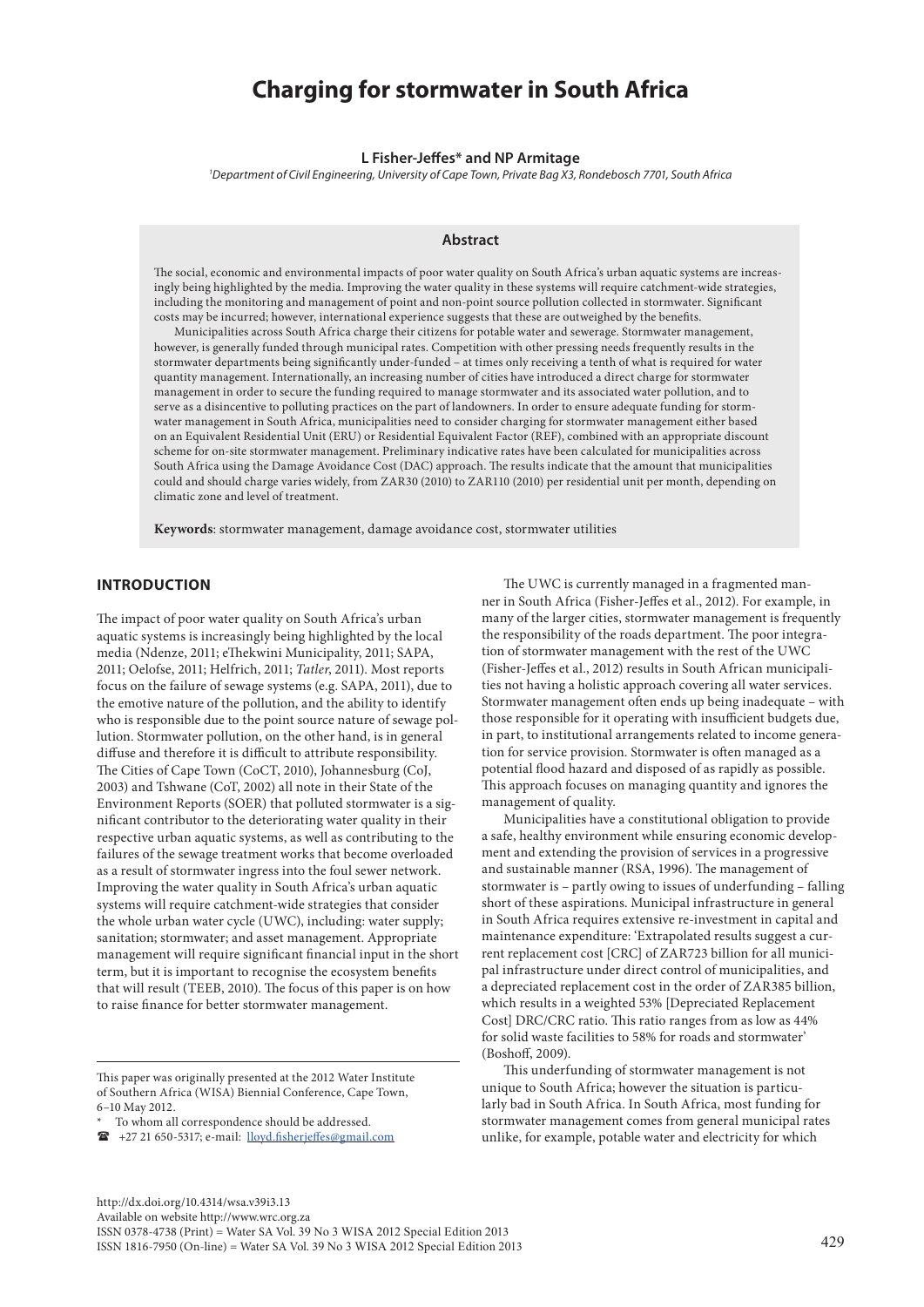municipalities have service charges (after making allowance for free basic services to the indigent). Competition with other pressing needs frequently leads to stormwater management being significantly under-funded – sometimes receiving only a tenth of what is required for stormwater quantity management alone (Fisher-Jeffes et al., 2012). This makes it impossible for municipalities to meet their obligations with respect to stormwater quality management – with consequent damage to the environment and loss in ecosystem benefits (Oelofse, 2011). Again South Africa is behind the rest of the world with numerous other governments already having established the legal frameworks and institutional capacity to charge service fees for stormwater management (e.g. Fitzroy, 2007; Campbell, 2010). Municipalities should be investing in stormwater management approaches in line with best international practice. Sustainable drainage systems (SuDS) – where stormwater is treated as close to the source as possible in as natural a manner as possible – is one approach that municipalities could be using to manage stormwater in a more holistic manner and gain the multiple benefits that conventional systems do not offer (Charlesworth et al., 2003). The SuDS approach is also increasingly becoming the accepted best practice for managing stormwater internationally (Marsalek and Chocat, 2002). Instead, in part as a result of financial constraints, municipalities are barely able to maintain their piped systems, resulting in the on-going degradation of the environment. Alternative financing models need to be considered for funding stormwater management – whether for conventional stormwater management or SuDS.

Internationally, an increasing number of cities have set up separate stormwater utilities (SU) and have begun charging the public directly for stormwater management services in order to secure the necessary funding to better manage stormwater and the associated water pollution (Honchell, 1986; Reese, 1996; Keeley, 2007; Chouli et al., 2007; Chouli and Deutsch, 2008; USEPA, 2009; Campbell, 2010; Campbell, 2011; Black & Veatch, 2010; PWD, 2012). This fee can also be used as an incentive for good behaviour on the part of landowners through appropriate rebates/subsidies (Keeley, 2007). If South African municipalities are to address the deteriorating water quality trends noted in their respective SOER's (CoT, 2002; CoJ, 2003; CoCT, 2010), they need to properly finance and manage stormwater. Charging for stormwater, whether administered by the municipality or an independent stormwater utility, is 'not a way out of financial problems' (Honchell, 1986), but it offers a means of ensuring adequate resources for the effective management of storm drainage.

# **STORMWATER MANAGEMENT FEES**

#### **Stormwater: a public service or 'polluters should pay'?**

Runoff quantity and quality are broadly the result of four factors: the rain regime, geomorphology, impermeable surfaces, and polluting urban activities. The argument underlying stormwater management as a public service revolves around the fact that the rain regime and geomorphology are not factors that can be managed, but may result in certain cities/regions with 'undesirable conditions' needing to charge more for the same level of service than others. This is likely to have the greatest impact on poorer communities, which in turn may result in a lower level of service being implemented in these areas. Additionally, runoff is generated from public spaces (e.g. roads) that are used by all and not easily assignable to individuals. This implies some sort of equitable sharing of the burden to

ensure adequate financing for the whole system and thus proper protection of the environment (Chouli and Deutsch, 2008).

On the other hand, the 'polluter pays principle' is well established throughout the world. In the USA, the National Pollutant Discharge Elimination System (NPDES) holds municipalities liable for the quality of their runoff. This has forced municipalities to pay for pollution prevention, passing the costs onto ratepayers. Some municipalities, e.g. the City of Bloomington, have used the implementation of the NPDES as motivation for establishing a stormwater utility (SU). By assuming that many impermeable surfaces (new and existing) can be attributed to individual property owners, it is possible to apply the 'polluter pays principle' to individuals (Chouli and Deutsch, 2008). This is then used as an incentive scheme whereby property owners receive a rebate if they implement approved source-control technologies.

#### **Stormwater fees versus stormwater taxes**

The manner in which the stormwater charge is defined is of utmost importance; 'if made to look like a tax, legal troubles could follow' (Campbell, 2010). Experience in the USA indicates that a tax – meaning a sum of money demanded by a government for its support for specific services – is often challenged. Any stormwater charge must thus be seen as a reasonable payment for the provision and management of stormwater infrastructure (Campbell, 2011). This suggests that any money raised from fees should be spent on those who paid for the service. In South Africa, however, this is problematic as many cannot afford to pay. Determining who should pay, how the fees should be levied, and how the money should be utilised is likely to be challenging. As noted by Nascimento et al. (2005), stormwater services are public goods: 'This means that it is not possible to exclude someone from their benefit; when the service is offered, everyone is entitled to it and will necessarily consume it... its use must be available for all'. Stormwater services must be provided whether property owners can pay for the service or not. This implies some form of cross-subsidisation. It also means that a very important consideration should be the level of service to be provided as this will determine the cost. Furthermore, if the citizens of South Africa wish to protect their environment they will need to adopt best stormwater practice.

Ideally the stormwater management fee should be calculated based on the burden that stormwater runoff from each property is potentially placing on the environment and the consequential cost to the local authority to prevent damage. It is important to demonstrate this burden to property owners and show the likely benefits of good stormwater management in order to highlight that the stormwater fee is not an unfair, further burden. This will hopefully reassure property owners that they would be paying for the services received, hence the charge remaining a fee rather than a tax. Without cross-subsidisation, however, there will be limited improvement in stormwater management for some sectors of society – and a failure to address the stormwater problem in its entirety. The challenge then is finding solutions to manage the system within the limited funding, or alternatively finding a means of closing the funding gap created by those who cannot pay without unjustly charging those already paying stormwater fees.

#### **Stormwater utilities**

A public utility is variously described as 'a business enterprise, (or) a public-service corporation, performing an essential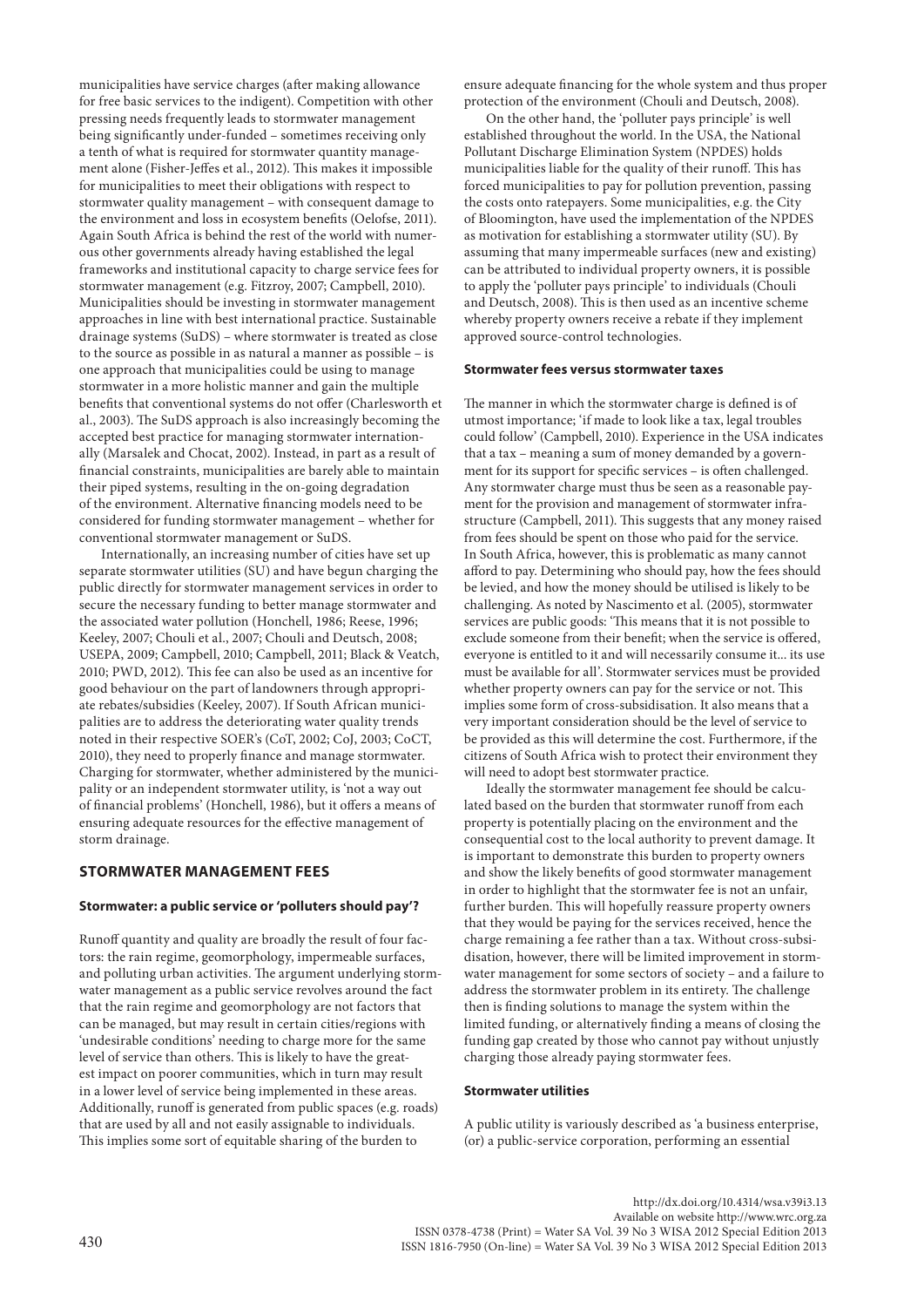| <b>TABLE 1</b>                                              |                                               |                                                                                                                                                                                                                                                                                                                                                                                                                                                                                         |  |  |  |  |  |  |
|-------------------------------------------------------------|-----------------------------------------------|-----------------------------------------------------------------------------------------------------------------------------------------------------------------------------------------------------------------------------------------------------------------------------------------------------------------------------------------------------------------------------------------------------------------------------------------------------------------------------------------|--|--|--|--|--|--|
| Terms commonly used in the determination of stormwater fees |                                               |                                                                                                                                                                                                                                                                                                                                                                                                                                                                                         |  |  |  |  |  |  |
| No.                                                         | <b>Term</b>                                   | <b>Definition</b>                                                                                                                                                                                                                                                                                                                                                                                                                                                                       |  |  |  |  |  |  |
| $\mathbf{1}$                                                | ERU - Equivalent<br>Residential Unit          | The Equivalent Residential Unit (ERU) approach uses the average impervious area of a residential<br>property as a standard unit to determine the standard stormwater charge for residential properties of<br>a certain zoning category (e.g. single dwelling residential) in a SU's jurisdiction. All properties of that<br>zoning category are charged the same (Campbell, 2011).                                                                                                      |  |  |  |  |  |  |
| $\overline{2}$                                              | REF - Residential<br><b>Equivalent Factor</b> | The Residential Equivalent Factor (REF) approach calculates the average volume of runoff for a chosen<br>storm event for properties with the same zoning status (e.g. single dwelling residential). All properties<br>of that zoning category are charged the same (Campbell, 2011). The difference with the ERU method is<br>that the REF method accounts for additional hydrological processes such as interception storage and<br>runoff from pervious areas.                        |  |  |  |  |  |  |
| 3                                                           | <b>Gross Property</b><br>Area                 | A fee is levied upon the total (gross) area of the plot. The fee is set to recoup the expenses of managing<br>stormwater for the stormwater utility. This approach effectively assumes the whole property contributes<br>to the runoff or that all properties are equally developed (Campbell 2010). It is the least refined of the<br>approaches.                                                                                                                                      |  |  |  |  |  |  |
| $\overline{4}$                                              | Distributed<br>Transportation<br>Alternative  | This approach considers the stormwater management of municipal roads and calculates the charge<br>based on estimated average road trip length of a specific user. In other words, this means that people<br>making more use of the road network pay higher stormwater fees. Added to the initial fee is a storm-<br>water management charge for residential properties which is generally based on impervious area<br>(Mariot, 2000). This is a very detailed and complicated approach. |  |  |  |  |  |  |
| 5                                                           | Hydrologic<br>Alternative                     | This charge is based on on-site characteristics: soil type, topography, impervious area, etc. (Mariot,<br>2000). This approach requires detailed information on each plot.                                                                                                                                                                                                                                                                                                              |  |  |  |  |  |  |
| 6                                                           | Incentive /<br>Discount Scheme                | In order to encourage residents to take up on-site stormwater management an incentive scheme may be<br>built into the billing system to compensate those who are managing stormwater on-site. This is in line<br>with the principle of residents paying for their use of the stormwater system (Mariot, 2000).                                                                                                                                                                          |  |  |  |  |  |  |
| 7                                                           | Intensity of<br>Development (ID)              | The stormwater fee is based on the percentage of impervious area relative to the entire property size<br>(USEPA, 2009).                                                                                                                                                                                                                                                                                                                                                                 |  |  |  |  |  |  |

| <b>TABLE 2</b><br>Indicative international stormwater management fees (2010 values unless stated) |                                   |                               |                                        |                                                                                                                                                                                                                                                         |  |  |  |  |  |
|---------------------------------------------------------------------------------------------------|-----------------------------------|-------------------------------|----------------------------------------|---------------------------------------------------------------------------------------------------------------------------------------------------------------------------------------------------------------------------------------------------------|--|--|--|--|--|
|                                                                                                   |                                   |                               |                                        |                                                                                                                                                                                                                                                         |  |  |  |  |  |
| <b>USA</b>                                                                                        | US\$1-20,<br>Average:<br>US\$4.19 | ZAR8-160<br>Average:<br>ZAR33 | Range:<br>ZAR5-ZAR98<br>Average: ZAR20 | The size of the average residential property is unknown. There is a large<br>range in the fees charged in the USA, however when only those fees that<br>fully cover the service are considered the range narrows to US\$16-20<br>(Black & Veatch, 2010) |  |  |  |  |  |
| Germany                                                                                           | €13.5<br>(2003)                   | ZAR126<br>(2003)              | ZAR69                                  | For a 160 m <sup>2</sup> residential unit (Chouli and Deutsch, 2008)                                                                                                                                                                                    |  |  |  |  |  |
| <b>Brazil</b>                                                                                     | R\$13<br>(2009)                   | ZAR60<br>(2009)               | ZAR30                                  | Estimate of what would be required for a 160 m <sup>2</sup> residential unit (Tucci,<br>2011)                                                                                                                                                           |  |  |  |  |  |

public service and regulated by the federal, state, or local government' (Dictionary.com, 2012). Stormwater utilities (SUs) are generally 'established to generate a dedicated source of funding for stormwater pollution prevention activities where users pay a fee based on land-use and contribution of runoff to the stormwater system' (NRDC, 2012). The issue of how the fees are charged is critical. In the USA, some cities charge fees through a separate utility that sends out a separate bill, while others include them as part of a general rates account. A survey of 70 utilities managing stormwater showed that: 50% were independent stormwater utilities; 33% of the utilities formed part of the local public works department; 11% were wastewater utilities which have extended their responsibilities to included stormwater management; and 9% had undefined arrangements (Black & Veatch, 2010). In a sense it does not matter; the point is that an SU may be considered as any public service body that receives dedicated funding through stormwater fees for the provision of stormwater services.

## **The determination of stormwater management fees**

Table 1 lists important terms frequently used in the determination of stormwater management charges.

Fees are most commonly levied on the basis of impervious area, i.e. the effective area draining to the stormwater system. Of the billing options available, implementing the ERU or REF combined with a discount scheme would appear to be the fairest and most appropriate for South Africa. The data required could be collected through building plans/GIS surveys and the fees charged would be based on the individual property characteristics – thereby reducing the number of complaints relating to unfair fees.

#### **Indicative international stormwater management fees**

Table 2 supplies an overview of what is being charged internationally. It is worth noting that the rates being charged do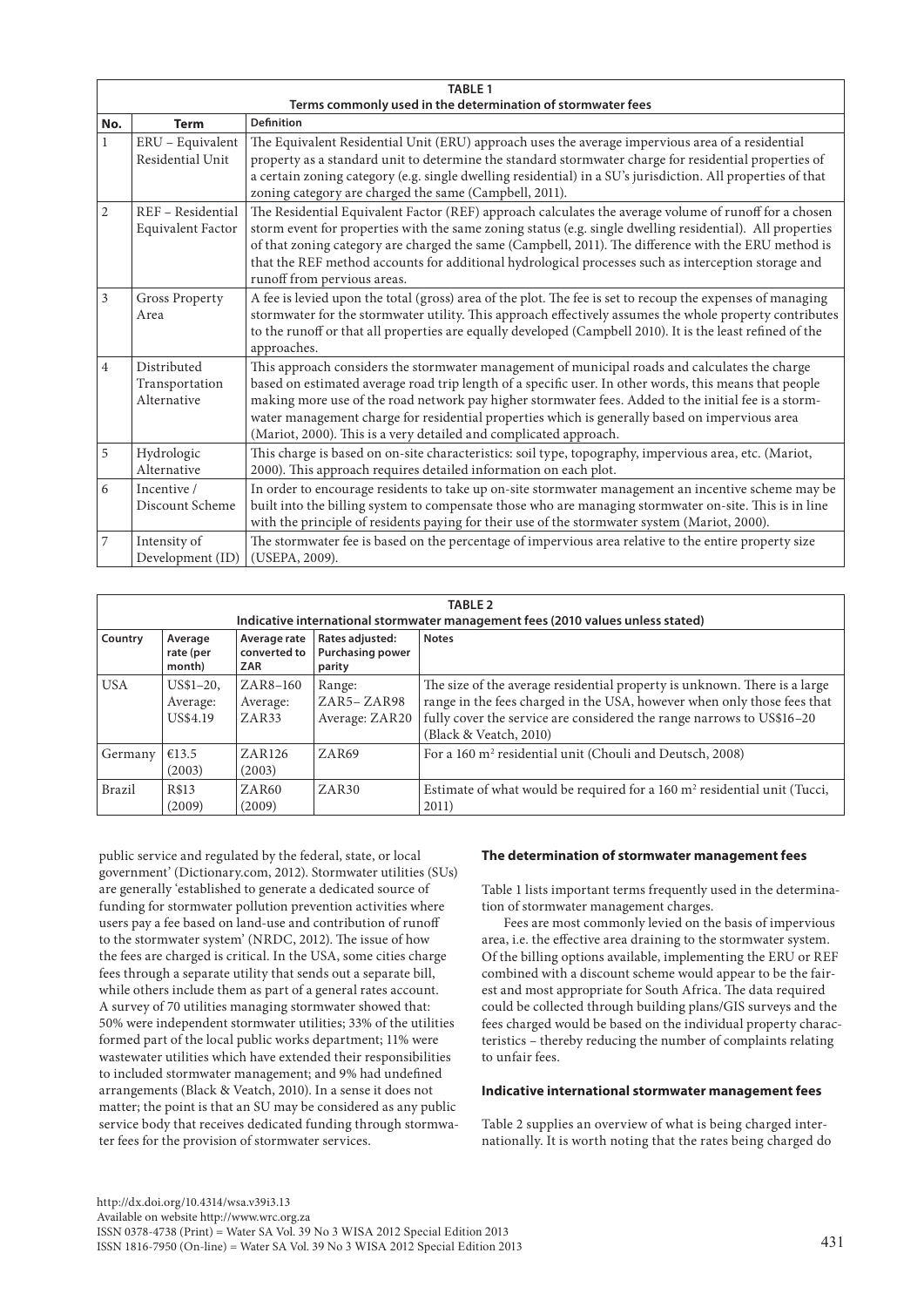

not necessarily equate to sufficient funding for stormwater management in each city/country where they have been implemented.

## **INTERNATIONAL EXPERIENCE WITH STORMWATER MANAGEMENT FEES**

Charging stormwater fees is not a new idea. It has been used in the USA since 1987 (Chouli and Deutsch, 2008). Germany, Sweden, Denmark, The Netherlands and the United Kingdom (Chouli et al., 2007) are examples of European countries implementing stormwater fees. Brazil, a developing country comparable in many ways to South Africa, is an example of a developing country considering charging for stormwater management. The following lessons are relevant to South Africa:

- Many SUs are successful. There are approximately 1 200– 1 500 SUs charging residents for stormwater management in the USA alone (Campbell, 2011).
- The population served by these SUs varies from 33 to over 3 million (Campbell, 2010). Population size is irrelevant when charging a stormwater fee and thus it could be implemented in all municipalities in South Africa.
- A concern may be that implementing further fees may impact on new business investing in a municipal area. Campbell states that 'these claims are usually without foundation...a properly funded and managed stormwater utility can mean more parks and open space, less flooding, cleaner streams, and increased property values. A more desirable community improves the local economy' (Campbell, 2011).
- Stormwater fees may not supply sufficient funding (Black & Veatch, 2010; Chouli and Deutsch, 2008). This is often the result of political interference in the setting of fees.
- In Germany, stormwater managers are concerned because their system operation and maintenance costs do not always reduce as properties disconnect from the network in an attempt to take advantage of discounts. This is due to

the need to continue maintaining existing infrastructure and servicing plots that have not disconnected (Chouli and Deutsch, 2008).

- The higher the density of development, the more affordable stormwater management is on a city-wide basis. For example a block of flats has a smaller impermeable footprint per capita than the equivalent number of single storey houses accommodating the same number of people (Nascimento et al., 2005).
- Separate stormwater management fees do not necessarily increase the financial burden on individual landowners. Depending on how the fee is implemented, residents could see reduced total amounts paid as a consequence of a discount scheme (Campbell, 2011). On the other hand, in South Africa stormwater management currently receives minimal funding and thus the reduction in the general rates bill is likely to be negligible were stormwater management to become the responsibility of a self-funded utility. Meanwhile, the stormwater utility would probably be obliged to recover additional amounts to cross-subsidise services not otherwise paid for.

# **DETERMINING STORMWATER FEES IN SOUTH AFRICA**

Figure 1 gives an overview of the major considerations necessary when establishing stormwater fees in South Africa.

#### **Define the purpose of the stormwater fees**

The purpose of the stormwater fees should be clearly defined. In South Africa this would include: securing sufficient funding for operations and maintenance; protecting the environment; developing modern stormwater drainage systems; or a combination of all of these. The stormwater hierarchy triangle (Fig. 1), demonstrates the order of priorities for managing stormwater; i.e., whether managing water quantity and quality alone, or whether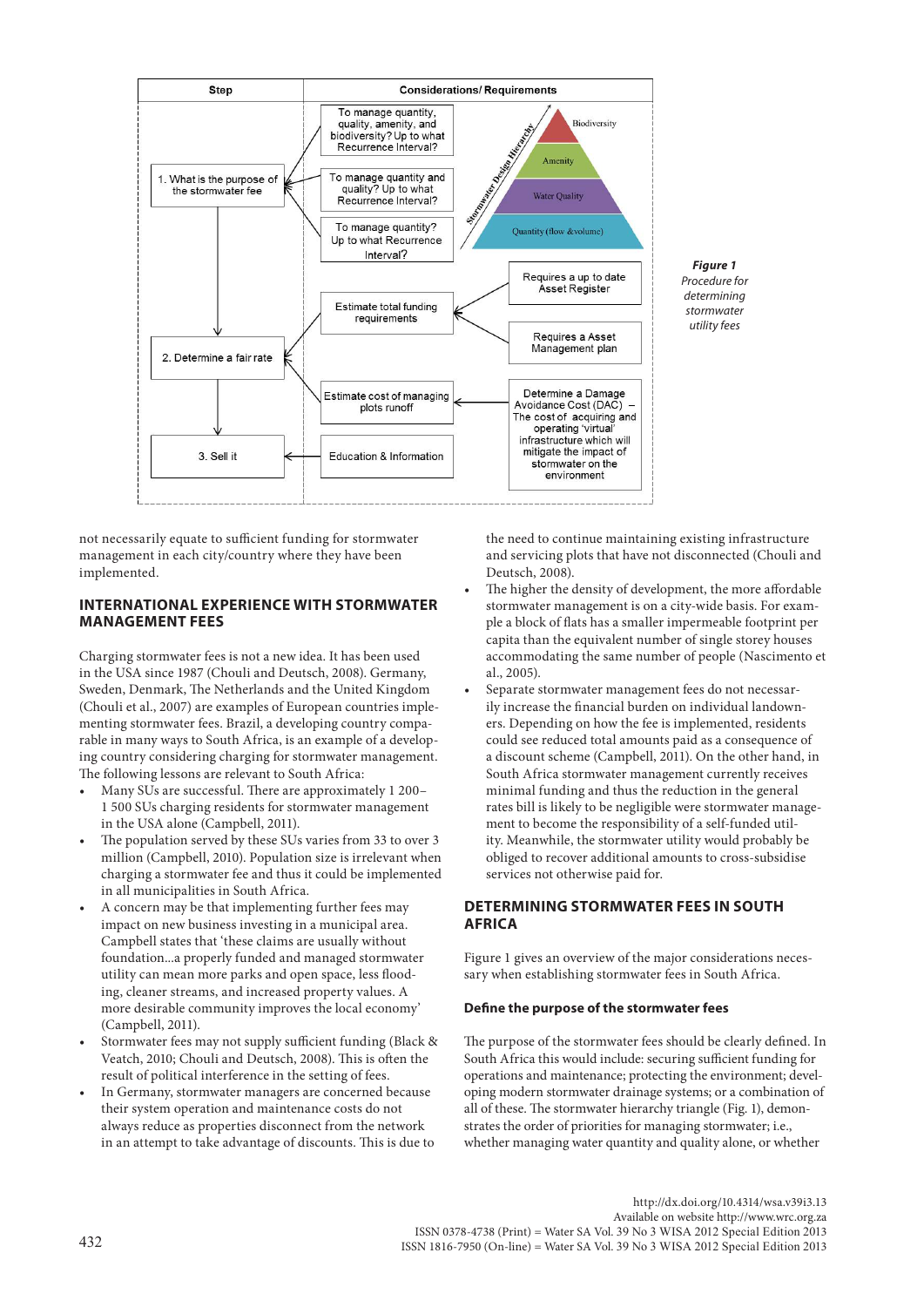also considering amenity and biodiversity. Furthermore, it is important to decide whether the fees will be sufficient to fund the administrative side or only construction and maintenance.

## **Determine a fair rate**

Determining a fair rate is vital to successful implementation of billing for the management of stormwater. Parikh et al. (2005) note that 'To overcome the hydrologic and economic shortcomings of existing stormwater user fee/credit systems addressed above, the stormwater utility needs to incorporate more accurate hydrologic models, apply the price instrument to all landowners, and raise the price to reflect the marginal costs of reducing the desired level of runoff.' Once the purpose has been defined the fees should be levied in a manner that meets the following (SEAL) criteria (Honchell, 1986; Campbell 2011):

- **Simple the calculation of the fees should be easy to under**stand, easy to calculate and easy to implement.
- Equitable the fees need to be seen to be fairly levied. This may be achieved by basing the fees on the burden that the property places on the stormwater management system. Through the use of remote sensing it should be possible to calculate each erf's burden relatively simply (Trauth, 2003). Incentives should be built in to motivate residents to implement on-site stormwater management thereby reducing the burden placed on the municipal infrastructure. By levying stormwater fees, municipal funding previously allocated for this purpose could be removed from the budget and will result in an adjustment of the municipal taxes.
- Adequate the fees levied need to cover both the running expenses incurred by the utility as well as ensuring that the long-term management of the system is sustainable.
- Legal the implementation of the fees needs to be legally sound. International experience has seen utilities being challenged in court. In South Africa where there is no pressure from the national government to establish such a utility, the move could well face a challenge. There is also a risk of it becoming a political issue which could derail the process if any legal flaws were to be found.

## **Motivate the need for a stormwater service to consumers: 'sell it'**

The third and possibly most significant step is motivating to the community why the service is needed. The idea that it is a fee for a service offered as opposed to a tax must be stressed. There will be many vested interests that will attempt to prevent any attempt to levy stormwater fees. The public must be informed as to the need to charge for what seemed like a previously free

service. This should include distributing information about: the damage stormwater does to the environment; the need for maintenance; the advantages of a well-maintained system; and the possibilities of reducing individual fees by implementing source-control measures on the property.

# **ESTIMATING STORMWATER FEES FOR SOUTH AFRICA**

The calculation of stormwater fees in South Africa requires a simple method that accounts for the environmental costs of operating a stormwater system. One approach is through the use of the Damage Avoidance Cost (DAC). The DAC is the whole life-cycle cost of treating stormwater to acceptable standards through conventional means. It assumes the construction of regional virtual treatment works (they do not exist, but are simply a mechanism for cost estimation) – for which costs are readily determined. Essentially, the DAC is an estimate of the cost of stormwater management that has been externalised onto the environment in the form of ecosystem goods and services (EGS). The stormwater management fees are then determined to provide adequate funding to operate the virtual treatment works and, where possible, maintain amenity and biodiversity, on a regional basis. It is assumed that the alternative SuDS approach would have to be more economical than conventional methods before it would be implemented. Table 3 presents the current City of Cape Town treatment objectives for stormwater systems which can be used in the design of the virtual treatment works.

A tool, known as the DAC tool, was developed by the first author to calculate the Damage Avoidance Cost. Figure 2 presents the virtual treatment works assumed by the DAC tool to be the most cost-effective way of treating stormwater discharge from a conventional drainage system in order to meet the objectives described in Table 3. Computation of the DAC must be carried out carefully to ensure that at all times the 'least cost principle' is adhered to. Optimal performance of each unit process is thus assumed. The result is usually presented as a cost per impervious area.

| <b>TABLE 3</b><br>The City of Cape Town treatment objectives for stormwater<br>systems (CSRM, 2009) |                         |                                                         |  |  |  |  |
|-----------------------------------------------------------------------------------------------------|-------------------------|---------------------------------------------------------|--|--|--|--|
| Objectives                                                                                          | Pollutant               | <b>Modelling Parameters</b>                             |  |  |  |  |
| Quantity<br>control                                                                                 | Increased<br>peak flows | Attenuation of runoff to pre-<br>development flow rates |  |  |  |  |
| Quality of                                                                                          | SS                      | 80% reduction for 1 in ½ year event                     |  |  |  |  |
| runoff                                                                                              | TP                      | 45% reduction for 1 in $\frac{1}{2}$ year event         |  |  |  |  |

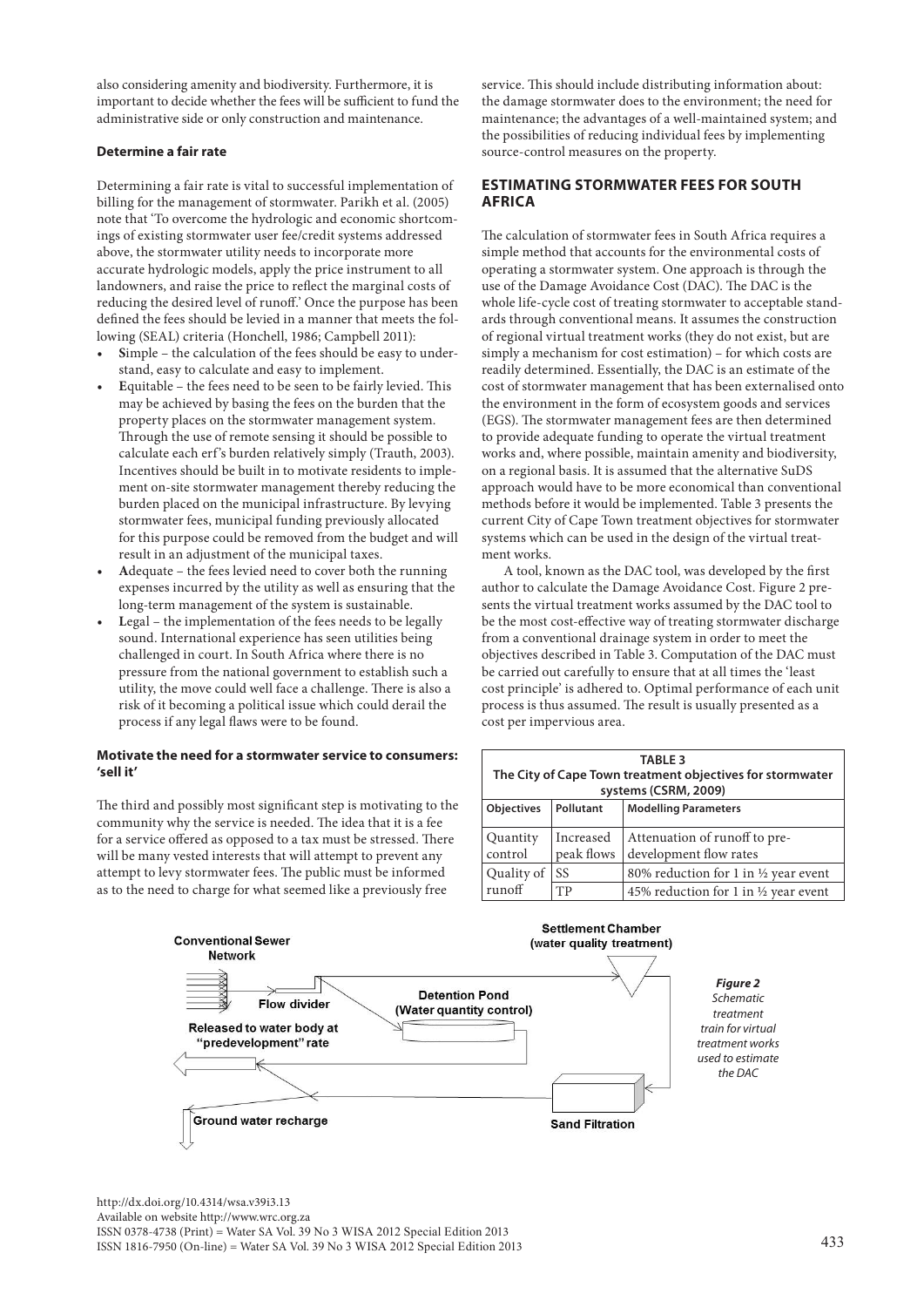The DAC does not include the cost of installing and maintaining the stormwater network conveying the runoff from source to the facility which must be added. The DAC, and a method for calculating the cost of managing the network, is detailed in Fisher-Jeffes and Armitage (2011).

## **Stormwater fees for South Africa**

The DAC tool was used to calculate indicative rates for 3 South African municipalities. Table 4 provides a summary of the potential stormwater management fees for typical residential plots based on the assumptions of typical local conditions and by using the DAC approach. The costs (using 2010 figures) include the cost of purchasing land, as a treatment works would need to be situated somewhere. Since the cost of land varies widely within any city, a range of values is given. It is evident when Table 4 is compared with Table 2 that the fees are comparable with those charged internationally.

| <b>TABLE 4</b><br>Indicative stormwater fees for South Africa (2010 values) |                                                                                                        |                                                                  |                                                                            |  |  |  |  |  |
|-----------------------------------------------------------------------------|--------------------------------------------------------------------------------------------------------|------------------------------------------------------------------|----------------------------------------------------------------------------|--|--|--|--|--|
| City                                                                        | Monthly Stormwater Charge per residential unit<br>(160 m <sup>2</sup> impervious area)                 |                                                                  |                                                                            |  |  |  |  |  |
|                                                                             | Cost of<br>treatment<br>constructing<br>and maintaining<br>stormwater<br>treatment<br>facilities (ZAR) | Cost of<br>purchasing<br>land for<br>treatment<br>facility (ZAR) | <b>Total monthly</b><br>charge<br>for typical<br>residential<br>plot (ZAR) |  |  |  |  |  |
| City of Cape<br>Town                                                        | ZAR <sub>28</sub>                                                                                      | ZAR20-40                                                         | ZAR48-68                                                                   |  |  |  |  |  |
| City of<br>Tshwane                                                          | ZAR33                                                                                                  | ZAR27-54                                                         | ZAR60-87                                                                   |  |  |  |  |  |
| eThekwini                                                                   | ZAR37                                                                                                  | ZAR36-72                                                         | ZAR73-109                                                                  |  |  |  |  |  |

## **CONCLUSIONS**

Proper stormwater planning and management is of particular importance in South Africa where water, in all its forms, is a scarce resource under increasing stress. Three of South Africa's major metropolitan municipalities' State of the Environment Reports (CoT, 2002; CoJ, 2003; CoCT, 2010), have acknowledged the impacts that conventional stormwater management approaches are having on the environment. Improved management of stormwater in line with international best practice is necessary in order to: prevent further degradation; mitigate the damage already done to the environment; and avoid public health problems related to poor water quality. This will require dedicated funding. This paper shows how this can be achieved through the charging of stormwater management fees – in the order of **ZAR30 to ZAR110 per residential unit per month (2010 figures), depending on climatic zone and level of treatment.** It is vital that new approaches to funding stormwater management in South Africa are considered. A failure to properly manage stormwater – which requires adequate funding that is currently not available – will have significant impacts on the state of South Africa's urban water bodies in the future.

## **REFERENCES**

BLACK & VEATCH (2010) 2010 Stormwater Utility Survey, Black & Veatch. URL: [http://www.bv.com/Downloads/Resources/](http://www.bv.com/Downloads/Resources/Brochures/rsrc_EMS_2010%20StormwaterUtilitySurvey.pdf) [Brochures/rsrc\\_EMS\\_2010 StormwaterUtilitySurvey.pdf](http://www.bv.com/Downloads/Resources/Brochures/rsrc_EMS_2010%20StormwaterUtilitySurvey.pdf) (Accessed 1 September 2011).

- BOSHOFF L and CHILDS R (2009) A basis for estimating infrastructure renewal requirements in the South African municipal space, 31 August 2009. i@ Consulting, Pretoria. URL: [http://iatconsulting.](http://iatconsulting.co.za/Publications) [co.za/Publications](http://iatconsulting.co.za/Publications) (Accessed 1 September 2011).
- CAMPBELL W (2010) The Western Kentucky University Stormwater Utility Survey 2010. Western Kentucky University, Bowling Green. URL: [www.wku.edu/swusurvey](http://www.wku.edu/swusurvey) (Accessed 5 September 2011).
- CAMPBELL W (2011) The Western Kentucky University Stormwater Utility Survey 2011. Western Kentucky University, Bowling Green. URL: [www.wku.edu/swusurvey](http://www.wku.edu/swusurvey) (Accessed 5 September 2011).
- CHARLESWORTH SM, HARKER E and RICKARD S (2003) A review of sustainable drainage systems (SuDS): A soft option for hard drainage questions? *Geography* **88** (2) 99–107.
- CHOULI E and DEUTSCH J (2008) Urban storm water management in Europe: What are the costs and who should pay? *Proc. 11th International Conference on Urban Drainage*, 31 August – 5 September 2008, Edinburgh, Scotland. URL: [http://web.sbe.hw.ac.](http://web.sbe.hw.ac.uk/staffprofiles/bdgsa/11th_International_Conference_on_Urban_%20Drainage_CD/ICUD08/pdfs/162.pdf) uk/staffprofiles/bdgsa/11th\_International\_Conference\_on\_Urban\_ [Drainage\\_CD/ICUD08/pdfs/162.pdf](http://web.sbe.hw.ac.uk/staffprofiles/bdgsa/11th_International_Conference_on_Urban_%20Drainage_CD/ICUD08/pdfs/162.pdf) (Accessed 5 September 2011).
- CHOULI E, AFTIASB E and DEUTSCHA J (2007) Applying storm water management in Greek cities: learning from the European experience*. Desalination* **210** (1–3) 61–68.
- COCT (CITY OF CAPE TOWN) (2010) City of Cape Town State of the Environment Report 2009. URL: [http://www.capetown.gov.za/en/](http://www.capetown.gov.za/en/EnvironmentalResourceManagement/publications/Documents/State_of_Environment_Report_2009_2010-08.pdf) [EnvironmentalResourceManagement/publications/Documents/](http://www.capetown.gov.za/en/EnvironmentalResourceManagement/publications/Documents/State_of_Environment_Report_2009_2010-08.pdf) [State\\_of\\_Environment\\_Report\\_2009\\_2010-08.pdf](http://www.capetown.gov.za/en/EnvironmentalResourceManagement/publications/Documents/State_of_Environment_Report_2009_2010-08.pdf) (Accessed 10 June 2011).
- COJ (CITY OF JOHANNESBURG) (2003) State of the Environment Report 2003. Department of Development Planning, Transportation and Environment, Environmental Planning and Management Unit. City of Johannesburg, Johannesburg. URL: [http://www.joburg-archive.co.za/2007/pdfs/enviroreport\\_apr2003.](http://www.joburg-archive.co.za/2007/pdfs/enviroreport_apr2003.pdf) [pdf](http://www.joburg-archive.co.za/2007/pdfs/enviroreport_apr2003.pdf) (Accessed 19 January 2012).
- CoT (CITY OF TSHWANE) (2002) State of the Environment Report of the City of Tshwane 2001-2002. Department of Housing, City Planning and Environmental Management, City of Tshwane, Pretoria.
- CSRM (CATCHMENT, STORMWATER AND RIVER MANAGE-MENT, CITY OF CAPE TOWN) (2009) Management of Urban Stormwater Impacts Policy. Catchment, Stormwater and River Management Branch, Roads and Stormwater Department, City of Cape Town, Cape Town.
- DICTIONARY.COM (2012) The American Heritage® Dictionary of the English Language (4th edn.). Houghton Mifflin Company. URL: <http://dictionary.reference.com>(Accessed 17 January 2012).
- ETHEKWINI MUNICIPALITY (2011) Press release: Possible Contamination of Rivers, Sea Water Near River Mouths and Storm Water Channels. URL: [http://www.durban.gov.za/media\\_publica](http://www.durban.gov.za/media_publications/Press_Releases/Pages/river-contanimation-.aspx)[tions/Press\\_Releases/Pages/river-contanimation-.aspx](http://www.durban.gov.za/media_publications/Press_Releases/Pages/river-contanimation-.aspx) (Accessed 23 May 2013).
- FISHER-JEFFES LN and ARMITAGE NP (2011) A simple economic model for the comparison of SUDS and conventional drainage systems in South Africa. *Proc. 12th International Conference on Urban Drainage*, 11–16 September 2011, Porto Alegre, Brazil.
- FISHER-JEFFES L, CARDEN K, ARMITAGE NP, SPIEGEL A, WINTER K and ASHLEY R (2012) Challenges facing implementation of water sensitive urban design in South Africa [online]. In: *WSUD 2012: Water sensitive urban design; Building the water sensitive community; 7th International Conference on Water Sensitive Urban Design, 21 - 23 February 2012, Melbourne Cricket Ground*. Barton, A.C.T.: Engineers Australia, 2012: 902-909. URL: http:// search.informit.com.au/documentSummary;dn=829249994614282 ;res=IELENG. ISBN: 9780858258952 (accessed 12 Jun 2013).
- FITZROY R (2007) Charging ahead for stormwater a local perspective stormwater management services charge in NSW local governments. In*: Rainwater and Urban Design 2007*. Engineers Australia, Barton, ACT. 253–258. ISBN: 1877040614.
- HELFRICH K (2011) Municipalities rise to the Blue Flag challenge. URL: www.thenewage.co.za/39161-1008-53-local\_municipalities [rise\\_to\\_the\\_Blue\\_Flag\\_challenge](http://www.thenewage.co.za/39161-1008-53-local_municipalities_rise_to_the_Blue_Flag_challenge) (Accessed 10 January 2012).
- HONCHELL CV (1986) Creating a storm drainage utility. *APWA Reporter* **January 1986** 10–11.